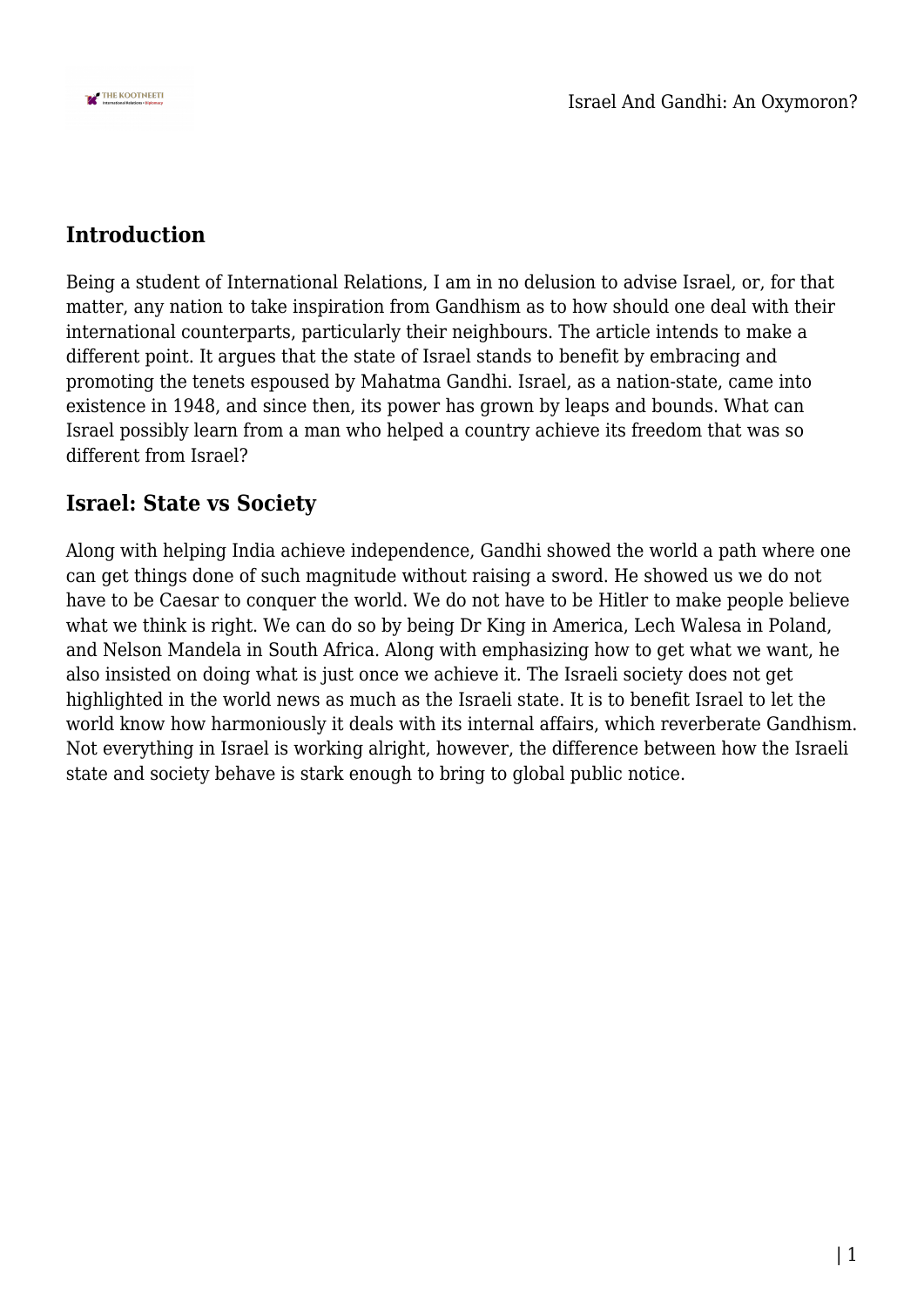



Image source: NPR

### **Israeli Society Resonates with Gandhism**

The society of Gandhi's vision is to be free of any discrimination, be it race, religion, colour, or gender. Israel has done a fine job on most of these parameters. Israel is the champion of Lesbian, Gay, Bisexual and Transgender (LGBT) rights. Even though it was in 1988 that same-sex sexual activity was finally [legalized](https://www.equaldex.com/region/israel), the former law had not been enforced in any case since a court decision in 1963. LGBT people are also allowed to serve in the military openly. Calgary Herald referred to Tel Aviv as one of the most [gay-friendly cities](https://blogs.timesofisrael.com/israel-is-the-gayest-country-on-earth/) globally, famous for its Pride Parade and gay beach. Gandhi has more than once [reiterated](https://www.mkgandhi.org/ebks/SWMGandhi.pdf) that the greatness of a nation could be judged by how its women are treated. Regarding gender equality, as of 2009, women in Israel comprise 50.26% of the state's population. In a 2012 [survey,](https://www.ynetnews.com/articles/0,7340,L-4199179,00.html#:~:text=IMD%20survey%20reveals%20that%20Israel%20ranks%20in%2011th,for%20the%20participation%20of%20women%20in%20the%20workplace.) Israel ranked 11th among 59 developed countries for the participation of women in the workplace.

Mahatma Gandhi had always been vocal about safeguarding one's cultural heritage, and Israel has achieved it by embracing modern technology and lifestyle. Furthermore, it is perhaps the only country that has succeeded in [reviving a dead language](https://jewishunpacked.com/hebrew-a-dead-language-revived/) and is using it now as a national language. The freedom of the press is protected by the Basic Laws of Israel and an independent judiciary. Intellectuals, more or less, have the liberty to critically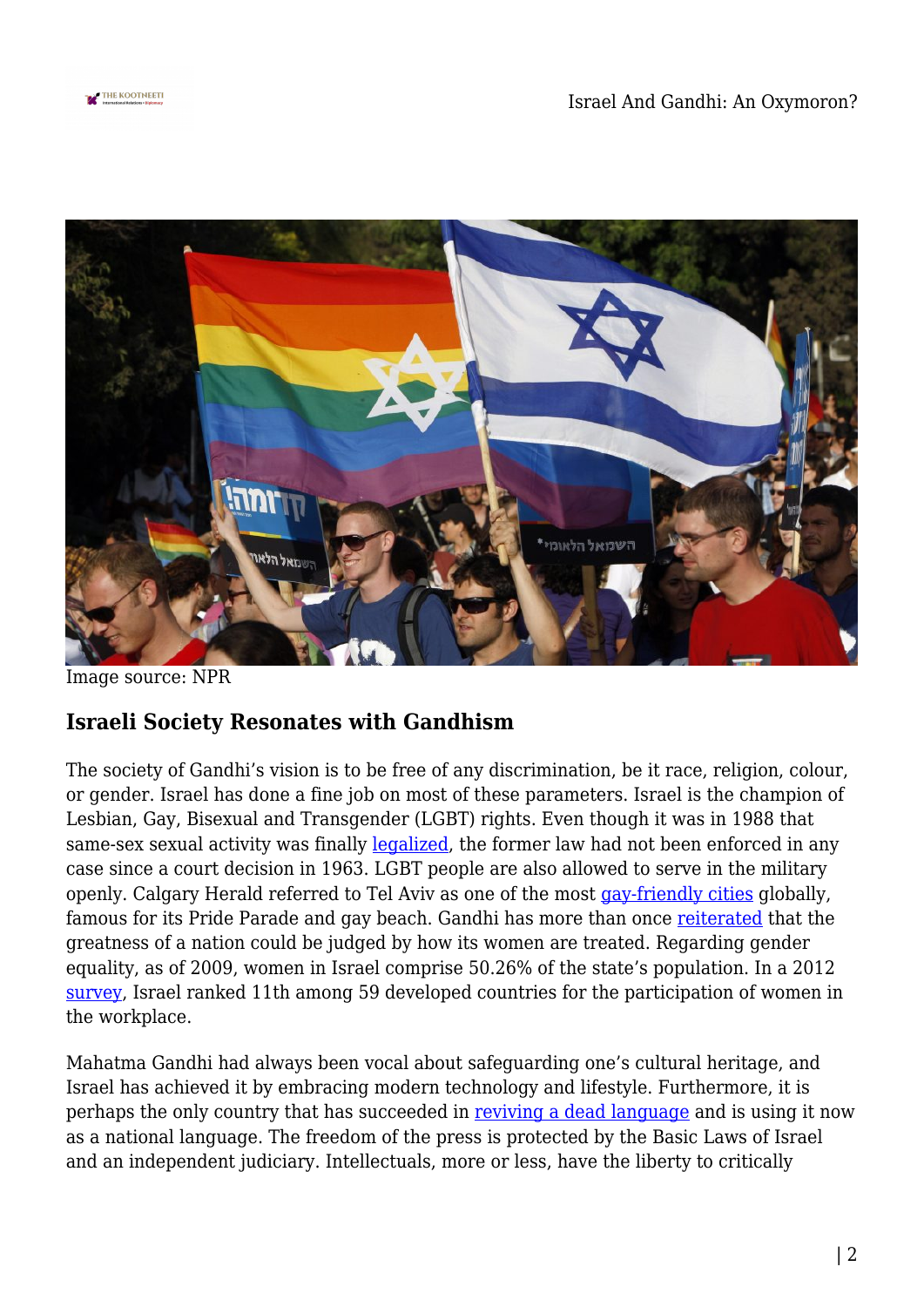

analyse government policies. In many ways, Israeli society is not very different from what envisioned by Gandhi. However, it sounds strange, Israel and Gandhi in one breath, perhaps even an oxymoron.

# **Israel is Seen in a Bad Light**

Even though Israel is surrounded by many enemies who have not only refused to officially recognise it but have also declared to make it non-existent several times, experts would have a hard time accepting that the state of Israel is facing any existential crises. Israel is not facing any existential crisis even in the face of so many adversaries owing to its belligerent policies, true, and yet the way it behaves and the image it portrays in the world's public opinion is not in its benefit. Even the most admirers of Israel (the number of which is rapidly growing in India lately) praise it only because of a particular set of reasons like its aggressive state policies and intelligence agencies. And that is not in the long-term interests of Israel.

In the results of polls conducted by BBC in 22 countries, whether they have a 'mainly positive' or 'mainly negative' view about Israel from 2012 to 2014. There is a lot to observe in here, but there are some obvious and consistent findings that are interesting. It is not surprising that Israel is viewed most positively in the United States; Noam Chomsky goes as far as to call it America's "[Sacred Cow](https://www.bu.edu/articles/2010/noam-chomsky-rails-against-israel-again/)". No matter what area we choose, in almost every country surveyed, people had a ['mainly negative'](https://www.bbc.com/news/world-europe-22624104) view of Israel. Israel is considered to in a bad light and is next to only Iran, Pakistan, and North Korea in public opinion. Recent events like the Pegasus affair would probably have made it even worse since it is a direct assault on people's privacy. Even when the states happen to have cordial relations with Israel, the people of those states have a dim view of Israel as a positive force in the world. Israel needs to win the people's trust that it can be a force for good and work as a responsible state.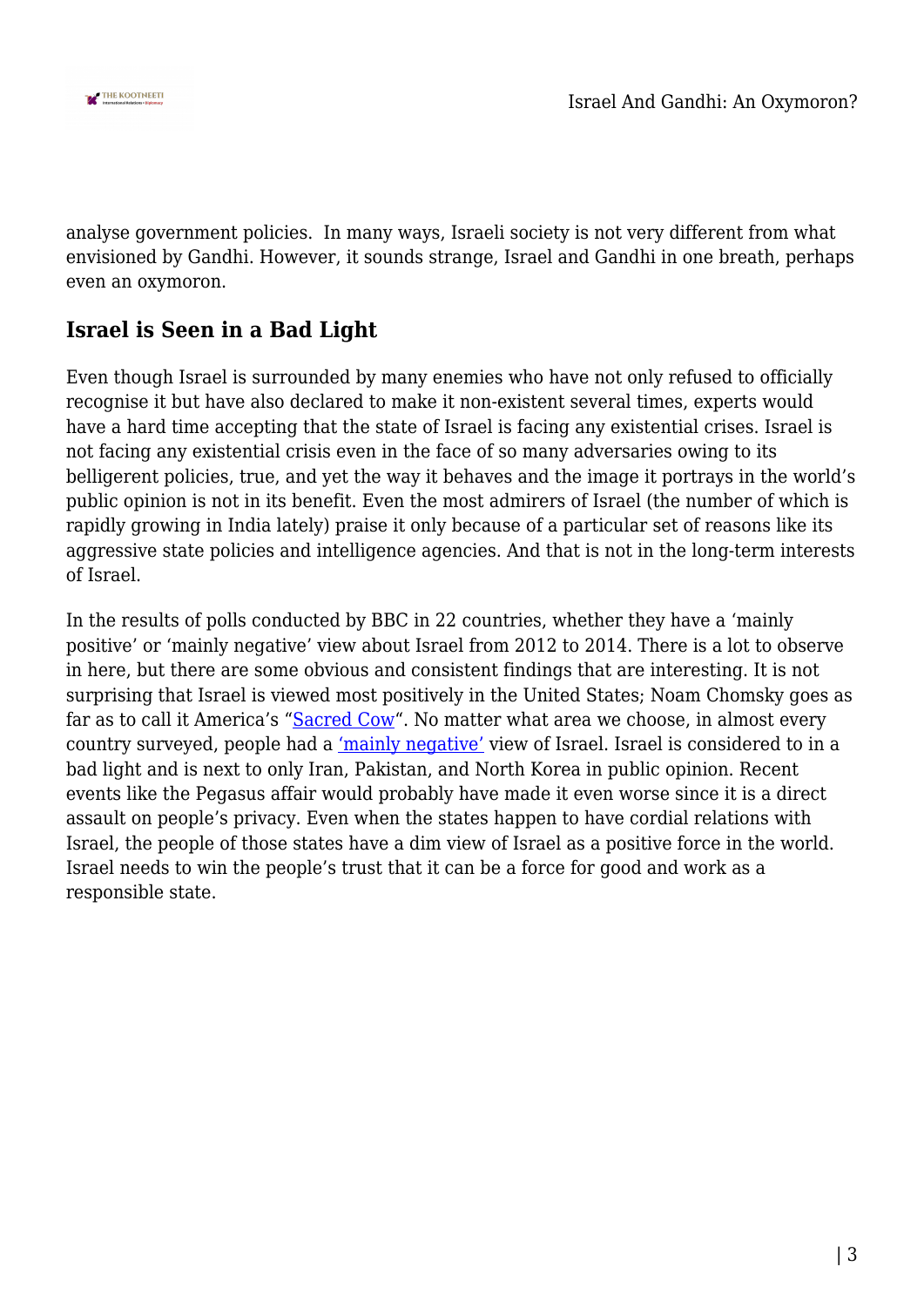



Image source: Indian Embassy Tel Aviv

# **A Case for Israel to Embrace Gandhism**

It is not hidden from anyone that, as much as he respected Jews, Gandhi [did not approve](https://www.mkgandhi.org/ebks/SWMGandhi.pdf) of the state of Israel on the land of the Arabs. Gandhi was a harsh critic of the United States of America as well. Even today, there is very little that one can find in common between Gandhi's idea of an ideal society and the USA. However, unlike Israel, whenever the USA speaks or does something in the name of Gandhi, it does not sound like an oxymoron. Notwithstanding the fact that the USA had committed a lot many things that Gandhi would have staunchly opposed, the USA can still claim to be a proponent of Gandhism. The article does not seek to emphasise that Gandhism is the ideal way of running a state. It is not so much about Gandhi but the things he believed in and preached like truth, nonviolence, equality, and whatnot, that increases people's trust in the state. Therefore, it is to the